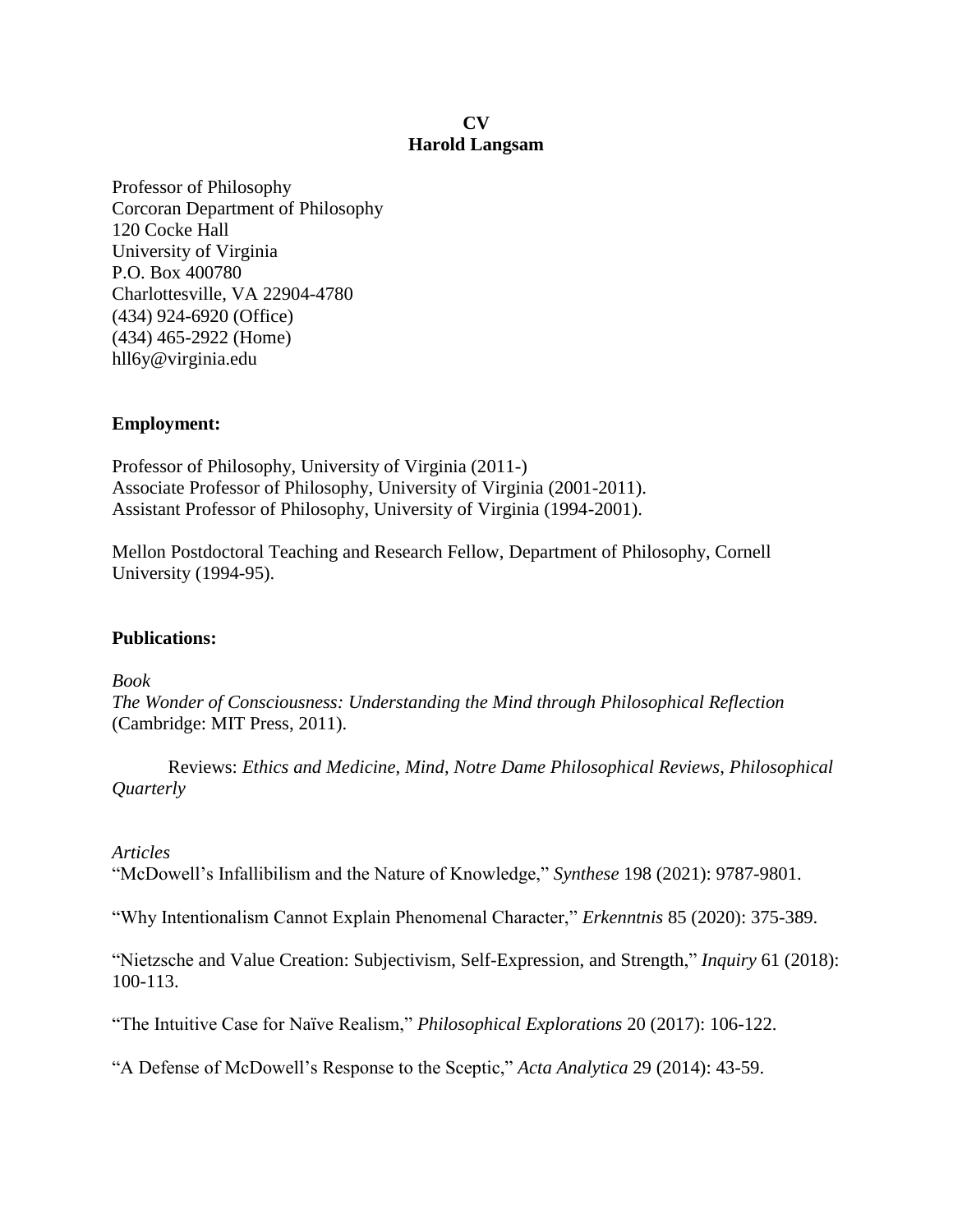"A Defense of Restricted Phenomenal Conservatism," *Philosophical Papers* 42 (2013): 315-340.

"Rationality, Justification, and the Internalism/Externalism Debate," *Erkenntnis* 68 (2008): 79- 101.

"Why I Believe in an External World," *Metaphilosophy* 37 (2006): 652-672.

"Consciousness, Experience, and Justification," *Canadian Journal of Philosophy* 32 (2002): 1- 28.

"Externalism, Self-Knowledge, and Inner Observation," *Australasian Journal of Philosophy* 80 (2002): 42-61.

"Strategy for Dualists," *Metaphilosophy* 32 (2001): 395-418.

"Pain, Personal Identity, and the Deep Further Fact," *Erkenntnis* 54 (2001): 247-271.

"Experiences, Thoughts, and Qualia," *Philosophical Studies* 99 (2000): 269-295.

"Kant's Compatibilism and His Two Conceptions of Truth," *Pacific Philosophical Quarterly* 81 (2000): 164-188.

"Why Colours *Do* Look Like Dispositions," *Philosophical Quarterly* 50 (2000): 68-75.

"The Theory of Appearing Defended," *Philosophical Studies* 87 (1997): 33-59, reprinted in *Disjunctivism: Contemporary Readings*, eds. Alex Byrne and Heather Logue (MIT Press, 2009), pp. 181-205.

"How to Combat Nihilism: Reflections on Nietzsche's Critique of Morality," *History of Philosophy Quarterly* 14 (1997): 235-253.

"Why Pains are Mental Objects," *Journal of Philosophy* 92 (1995): 303-313.

"Kant, Hume, and Our Ordinary Concept of Causation," *Philosophy and Phenomenological Research* 54 (1994): 625-647.

### *Encyclopedia Entry*

"Theory of Appearing," *Encyclopedia of the Mind*, volume 2, ed. H. Pashler (Sage Publications, 2013), pp. 737-739.

*Book Reviews*

Book review of John Foster, *A World for Us: The Case for Phenomenalistic Idealism* (Oxford, 2008), in *Mind* 121 (2012): 812-816.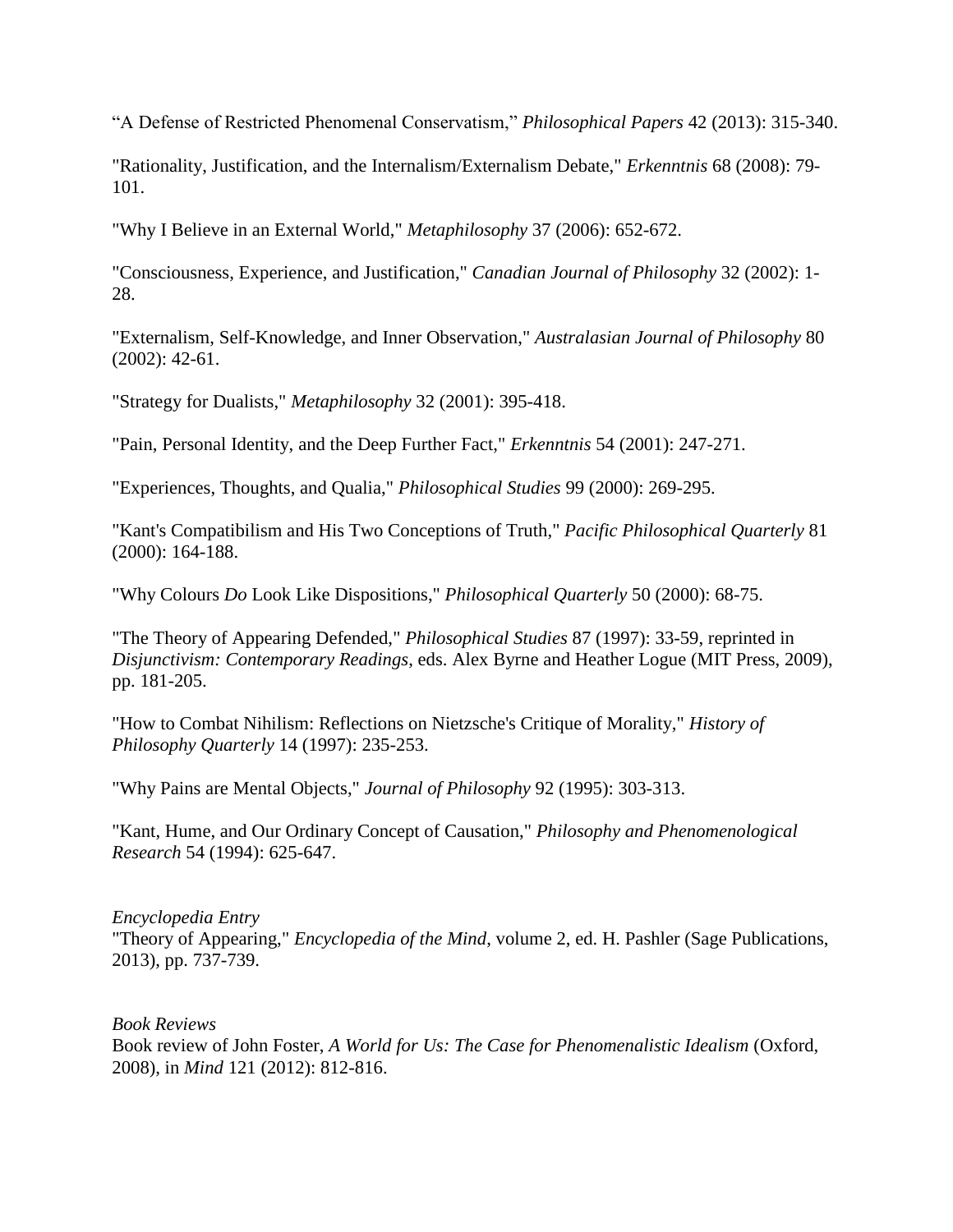Book review of Galen Strawson, *Real Materialism and Other Essays* (Oxford, 2008), in *Analysis Reviews* 69 (2009): 779-781.

Book review of Georges Dicker, *Kant's Theory of Knowledge: An Analytical Introduction* (Oxford, 2004), in *Philosophical Books* 47 (2006): 357-359.

Book review of Mark Rowlands, *Externalism: Putting Mind and World Back Together Again* (Acumen, 2003), in *Mind* 114 (2005): 193-197.

Book review of Adam Morton, *The Importance of Being Understood: Folk Psychology as Ethics* (Routledge, 2003), in *Philosophical Books* 45 (2004): 63-65.

Book review of E. J. Lowe, *An Introduction to the Philosophy of Mind* (Cambridge, 2000), in *Philosophical Books* 42 (2001): 229-231.

Book review of Helen Steward, *The Ontology of Mind: Events, Processes and States* (Oxford, 1997) in *Philosophical Books* 40 (1999): 127-129.

Book review of Galen Strawson, *Mental Reality* (MIT, 1994) in *Philosophical Review* 105 (1996): 99-102.

Book review of Jules Coleman, *Risks and Wrongs* (Cambridge, 1992), in *Philosophical Review* 104 (1995): 477-479.

## **Presented Papers and Lectures:**

"Nietzsche and Value Creation," March 2017, Workshop of the International Society for Nietzsche Studies, University of Chicago.

"Internalism and Experiential Justification," September 2015, The Logic and Cognitive Science Initiative Conference on Perception, NC State University; September 2015, University of Virginia.

"The Intuitive Case for Naive Realism," January 2013, University of Virginia; April 2013, Virginia Commonwealth University.

"Intentionalism and the Sensory Character of Experience," October 2010, University of Virginia.

Guest Lecture on Human Nature in Political Theory 421: Evolutionary Theory and Human Nature, March 2009, March 2010, University of Virginia.

"Rationality, Justification, and the Internalism/Externalism Debate," February 2003, University of Sheffield; September 2003, Blandy Farm, University of Virginia.

"Why it is Obvious that Pain is Bad and Pleasure is Good (And Why Nothing Else About Value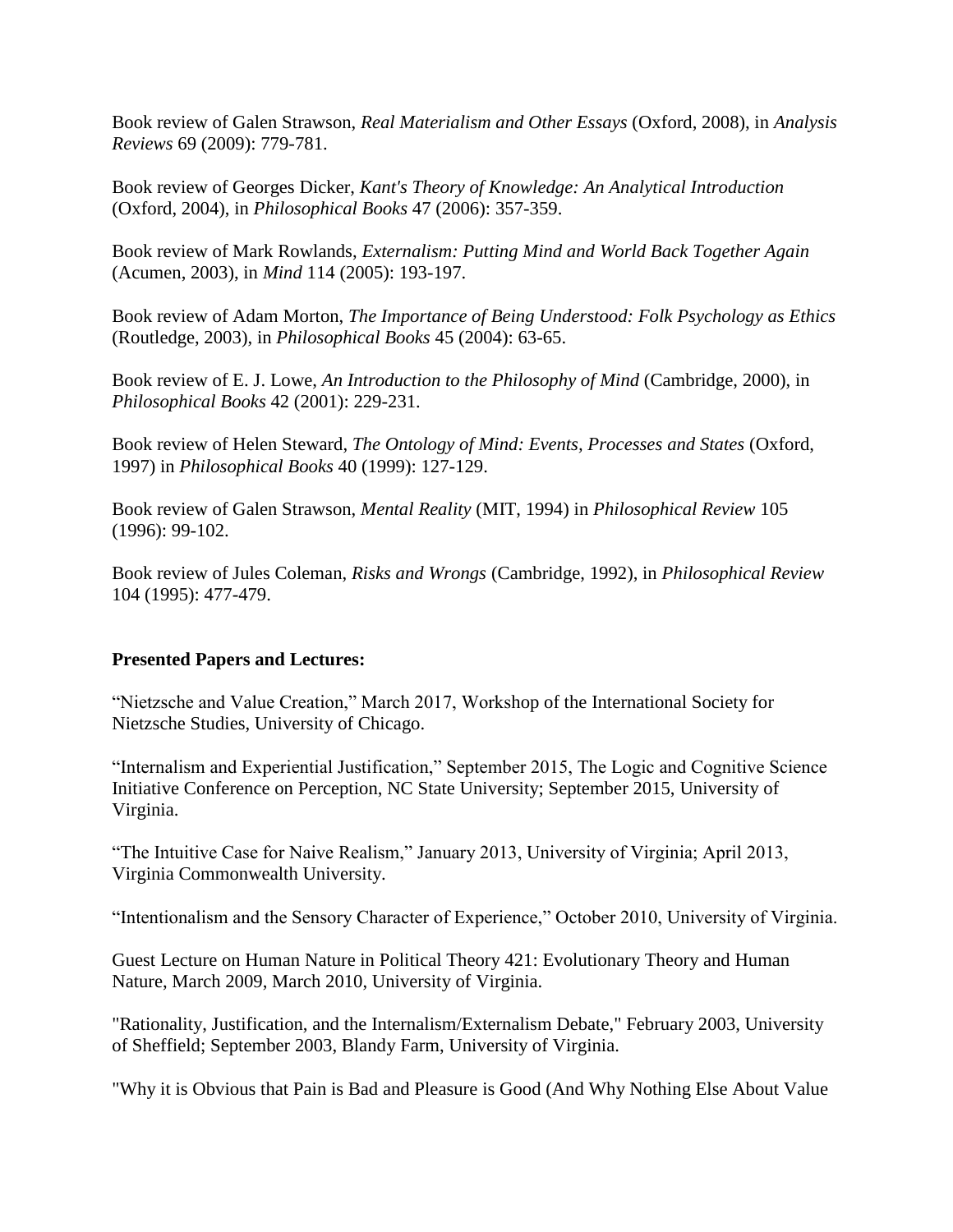is Obvious)," July 2001, University of Virginia.

"Strategy for Dualists," December 2000, Cognitive Science Workshop, University of Virginia.

Guest lecture on Philosophy of Mind in Psychology 582: Theory of Mind, November 2000, University of Virginia.

"Why I Believe in an External World," October 1999, Blandy Farm, University of Virginia.

"The Phenomenology of Visual Experience: Why Colors *Do* Look Like Dispositions," December 1998, Eastern Division Meeting of the American Philosophical Association, Washington, D.C.

"How Experiences Justify Beliefs," November 1998, University of Virginia.

"Kant's Compatibilism and His Two Conceptions of Truth," April 1997, University of Virginia.

"The Deep Further Fact," August 1995, University of Virginia.

"Why Pains are Mental Objects," October 1994, Cornell University.

"The Theory of Appearing Defended," June 1994, University of Virginia.

"Our Knowledge of the Primary/Secondary Quality Distinction," January 1994, MIT; February 1994, University of Virginia.

# **Education:**

Princeton University (1979-83), B.A. in Philosophy, 1983. Magna cum laude.

Harvard Law School (1983-86), J.D., 1986. Cum laude.

Princeton University (1989-94), M.A. in Philosophy, 1992; Ph.D. in Philosophy, 1994. Title of Ph.D. Dissertation: "Towards a Kantian Theory of Intentionality." Dissertation Advisers: Gilbert Harman, Margaret Wilson.

## **Courses Taught:**

*Undergraduate:* Philosophy of Mind, Epistemology, Kant's *Critique of Pure Reason*, British Empiricism, Nietzsche, Philosophy of Language.

*Undergraduate Honors Tutorial*: Epistemology, Philosophy of Mind.

*Graduate*: Philosophy of Mind, Epistemology, Nietzsche, The Mind-Body Problem, Experience, Perception, Perceptual Knowledge, Color and the Primary/Secondary Quality Distinction.